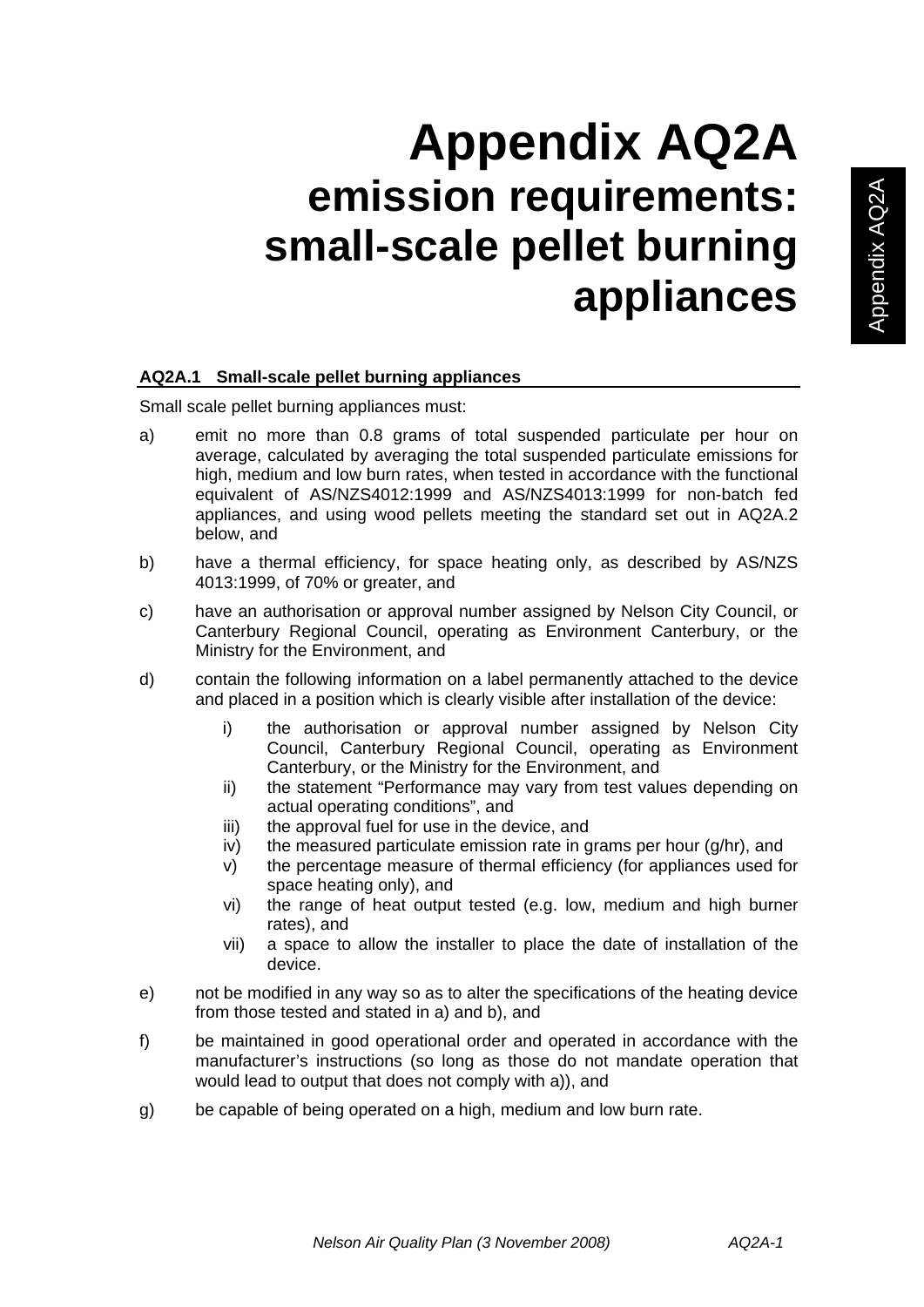# **AQ2A.2 Wood pellets**

**AQ2A.2.1** Wood pellets used in any small-scale pellet burning appliance shall not use any wood treated with preservatives or impregnated with chemicals, and must comply with the following standards:

| Average moisture content (as delivered) | $4 - 8\%$ (of wet mass)             |
|-----------------------------------------|-------------------------------------|
| Ash                                     | not more than 0.5% (oven dry basis) |
| Gross calorific value (as delivered)    | 18 to 20 MJ/kg                      |
| Diameter                                | not more than 10mm                  |
| Length                                  | not more than 38mm                  |
| <b>Bulk density</b>                     | not less than 640 $kg/m3$           |

## **AQ2A.3 List of Authorised Appliances**

**AQ2A.3.1** Nelson City Council will maintain a 'List of Authorised Small-scale Pellet Burning Appliances' that comply with conditions AQ2A.1a) and b), or which have been approved by resource consent as being authorised. The list may be updated without further formality, and will be held at the Council offices and on its website (www.nelsoncitycouncil.co.nz), and will detail the following:

- i) the appliance make and model, and
- ii) the authorised fuel for that appliance, and
- iii) whether or not the appliance was tested and approved with a water heating unit (wet-back) fitted, and
- iv) the particulate emission rate, grams of total suspended particulate burnt per hour on average, and
- v) the space heating efficiency, where applicable, and
- vi) the authorisation number, and
- vii) the date when the authorisation expires, if relevant, and
- viii) any other relevant information.

**AQ2A.3.2** Any pellet burning appliance that appears on the on the list of approved solid fuel burners maintained by Canterbury Regional Council operating as Environment Canterbury, or any such list maintained by the Ministry for the Environment, provided the particulate emission rate and the space heating efficiency listed comply with conditions AQ2A.1a) and b) above, is deemed to meet the requirements of this Plan,

#### **AQ2A.4 Information to be provided for authorisation of small scale pellet burning appliances**

Applications to authorise the use of small scale pellet burning appliances must include the following information:

- a) a letter requesting authorisation of the appliances (specifying the models to be included in the application), and
- b) design details and/or an accurate description of the device tested, and
- c) current brochures used for selling the device, and
- d) installation and operation instructions, including information about the type of fuel proposed for use in the device, and
- e) proposed label in accordance with the requirements listed above, and
- f) emission test reports and results, and